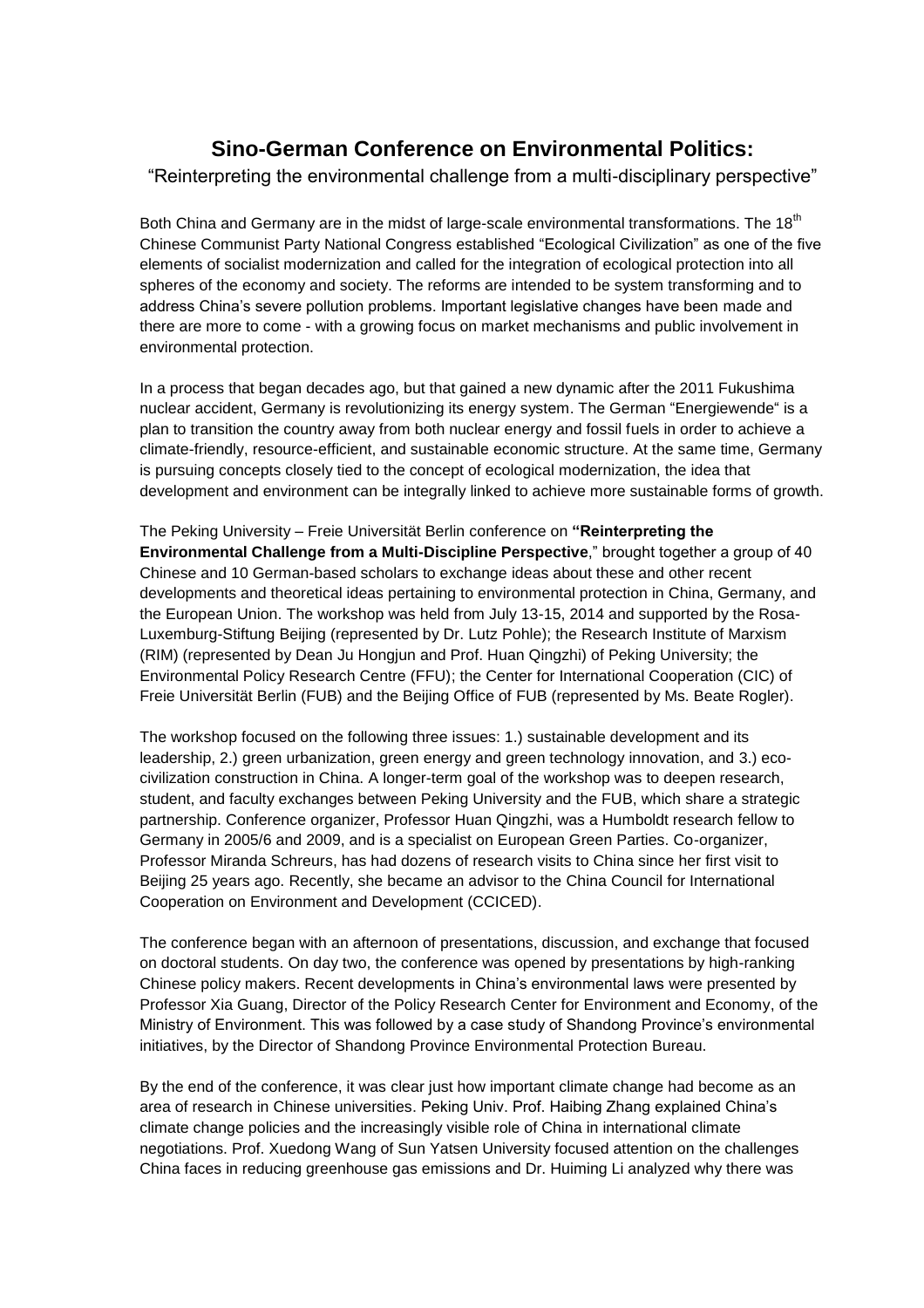inadequate leadership in global climate governance. Dr. Li Li of China's Foreign Affairs University lookined into the question of public leadership in decarbonization. Prof. Dr. Martin Jänicke (FFU), who has advised the Chinese government in the past, discussed his reasons for hope that climate change could be successfully addressed, examining accelerators of change in the multi-level climate governance system. With a growing number of initiatives at the local and national levels, a dynamic of transition has been unleashed, which he argues will be hard to stop.

There were several additional over-arching themes that emerged out of the conference. Several presentations focused on the regional dimensions of environmental protection. Graduate student Liang Dong compared regional environmental governance in Northeast Asia with the EU model. Hohai Univ. Dr. Heqing Liu explored the EU's marine energy policy and its implications for China-EU cooperation. Dr. Zhe Gong of Hubei University presented an overview of China's revised environmental protection law and the responsibilities of local governments.

That comparisons between China and the European Union are becoming of increasing interest was also visible. Renmin University's Hui Du examined risk prevention and reforms in environmental regulations in China and the EU, and Peking University's Dr. Ling Han compared Chinese and EU policy regarding heavy metal pollution prevention.

There was much attention to China's new guiding philosophy of "eco civilization," one of the five key pillars of China's modernization initiatives. Dr. Yi Wang of Henan Univ. of Technology considered the aesthetic dimensions of eco-civilization construction and Dr. Xiaona Yao of China East Normal University considered what the concept of deep ecology could bring to understandings of the ecocivilization concept. Prof. Dr. Zhen Lin and Luya Li of Beijing Forestry Univ. examined the remarkable developments in Shenzhen to promote "eco-civilization transformation."

Other presentations focused on energy transitions, both at the German and the EU levels as well as in China. Eva Öller raised the question in her presentation as to whether the German *Energiewende* is slowing down. Miranda Schreurs introduced ways in which the *Energiewende* was bringing about innovations in governance institutions, including more public participation, as the country attempts to win public support for more renewable energy infrastructure. The FUB's Dr. Dörte Ohlhorst-Thomas, explored the socio-technical challenges involved with a transition to an energy system based on renewable energies. Dr. Xinlei Li of Shandong Uni. (who has her PhD from the Freie Univ. Berlin), introduced China' renewable energy policy instruments and their implications for EU-China cooperation. The FUB's Dr. Sibyl Steuwer shifted attention to European energy efficiency politics and Dr. Kerstin Tews, also of the FUB, discussed the progress of and challenges associated with the Europeanization of energy and climate policy.

That environmental protection is increasingly seen as a matter of local politics was also visible. Jan Beermann focused attention on the growing role being played by city to city partnerships in environmental protection and climate mitigation, looking at several such partnerships between India and Germany. Lisa Pettibone compared the role of civil society groups in urban sustainability in Germany and the United States. Dr. Chenxing Guo, of the China Energy Conservation and Environmental Protection Group later explained efforts by China's state-owned enterprises to reduce emissions and save energy.

The presentations by both Chinese and German scholars were often critical of existing policies and approaches, focusing on areas where reforms are needed. There was a strong emphasis on the role of civil society, protests, and Not In My Backyard movements. Dr. Ran Ran of Renmin Univ. examined critical political discourse in Chinese environmental politics. Dr. Hui Guo of Nanjing Forestry Univ. examined fog and haze as socio-political challenges for China. Particularly fascinating were the presentations by Dr. Bingqiang Ren and Huisheng Shou of Beihang Univ. who